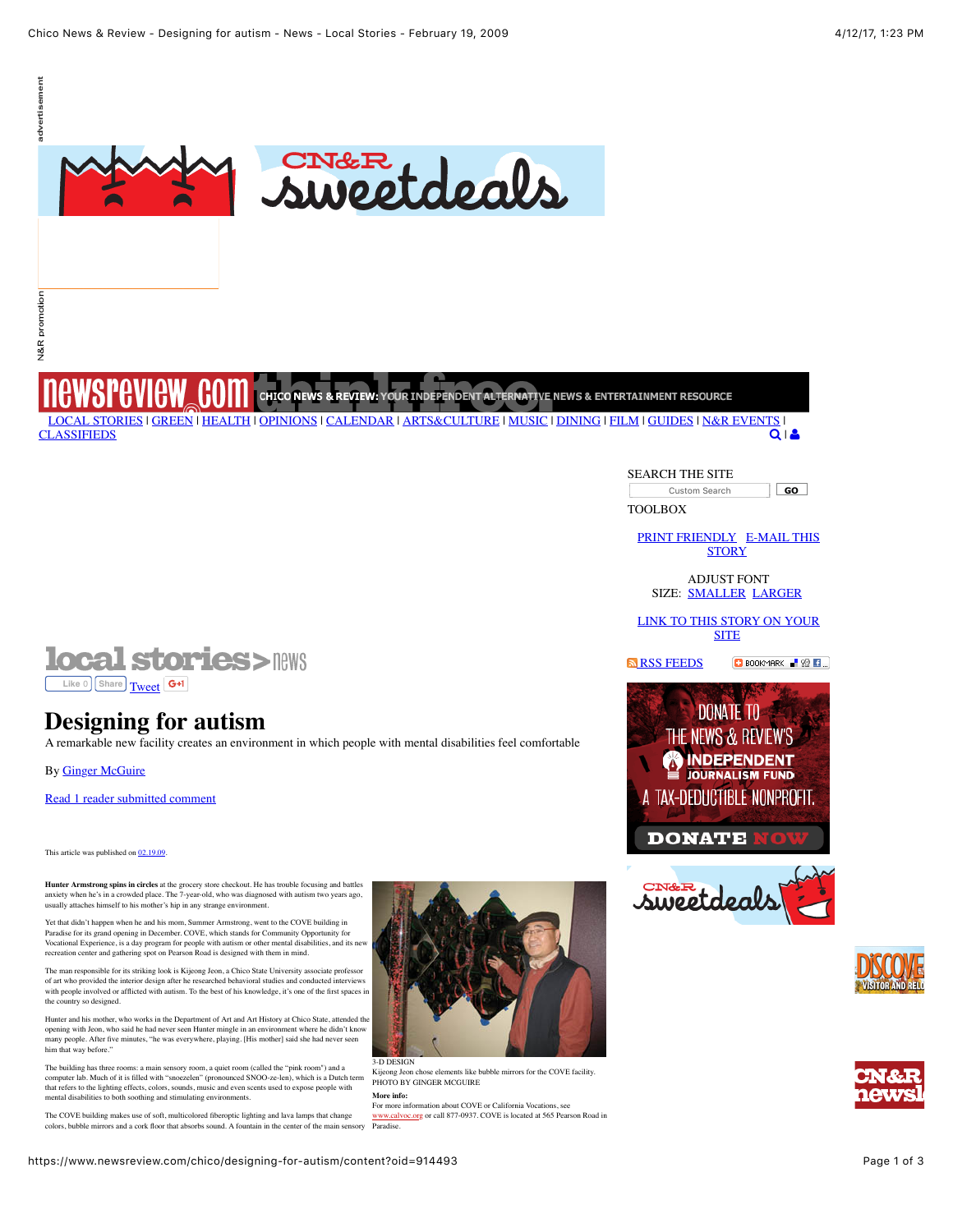Advertisement room creates the sound of rhythmic water dropping, and there's a "3-D wall"—a multilayered, boxed platform—on which movies can be projected, giving them a kind of broken or underwater effect. "I designed the space to stimulate the senses of these patients, to help them calm down—for a little peace of mind," Jeon said. **Jeon, the coordinator of the Interior Design Program** at Chico State, was born in Korea. He moved<br>to the United States roughly 25 years ago, after a stint in the Korean military, to study interior

architecture. He earned a bachelor of fine art degree at the California College of the Arts, in San Francisco, and a master's in interior architecture from the University of Oregon.

He has always been interested in designing space inside buildings because that is where people interact, where their lives take form, he says.

"The finished interior environment [of the COVE building] incorporates spatial volumes, architectural details, colors, lighting and sounds that respond to the particular sensory needs of the clients, while still functioning as an educational environment," Jeon explained.



SENSORY DELIGHTS<br>This is the magical main re

From at the new COVE building in Paradise. It is<br>
"controlled multisensory stimulation" filled with what is known as "controlle designed for people with mental disabilities. Parents of children with autism say they love it and immediately start acting like normal kids. COURTESY OF KIJEONG JEON

ÏЪ \$49 \$69 San Francisco San Francisco **Book Now Book Now**

dedicated to providing residential and vocational support to developmentally disabled individuals.

Originally, Irvine asked Jeon if he would help with basic decorating details, such as choosing the color of the carpet for the new building. But Jeon decided the project offered a greater challenge than that

He was overwhelmed at first. He didn't understand autism, and "none of the information [gathered during research was] about interior design or the environment," he said. Rather, it was based on behavioral research, and Jeon had to somehow incorporate it into interior-design concepts.

Jeon learned that people with autism have social and communication impairments, as well as restricted interests and repetitive behaviors. "Their sensory levels are much greater than other people's," Jeon said, though not every patient has the same symptoms and "some of them have completely opposite **behaviors** 

So he was left to create a space that would appeal to a wide assortment of individuals. Rather than use carpet, Jeon had a cork floor put down to eliminate noise and echoes that often irritate people with autism. The walls are double-layered because some people with autism are violent and kick or hit their surroundings.

A wooden bench encircles a water fountain designed to create a soothing continuous rhythmic sound, one that is appealing to people with autism. Clients can use touchscreen uters, relax in vibrating bean bag chairs and interact with colorful, tactile images along the walls.

**The "pink room" tends to be the favorite** of everyone, including Hunter Armstrong. A projector displays various interactive patterns along the wall and ceiling, some resembling cells in a Petri dish, and the lighting fades in and out.

During an interview in Jeon's office at Chico State, Summer Armstrong said her son was completely at ease in the COVE rooms and for the first time wandered off on his own and interacted with other children. He enjoyed playing the xylophone and watched a scene from *Finding Nemo* on the 3-D wall, she said.

"Sometimes I don't take [Hunter] places. I don't worry about his safety, but I worry about him being uncomfortable," she added.

Hunter isn't the only individual who has reacted positively to the site. Terry Kozloff, director of the day program, described one client who never sat down and socialized with any of his peers. But now, "in just a couple of months, he is more social, walks around the facility and uses the touchscreen computers."

Irvine said one client is an 11-year-old boy who screams and yells constantly and is often restrained at school. But after a short visit to the new facility, "his mom almost left crying," Irvine said. "He acted just like a kid. He wasn't kicking. He wasn't yelling. He was just an 11-year-old boy."

Jeon plans to remain involved with the agency and will participate in further evaluations to efine and develop new design solutions to help those with autism feel more comfortable<br>in their skin. He is searching for grants

The COVE building, Jeon said, is "the most fulfilling design project in my professional career, not just for the aesthetic value of the design, but also for the impact it could have on<br>the lives of those who could be serve



#### [Contact us about this story](https://www.newsreview.com/chico/Contact?content=914493)

#### **RELATED LINKS:**

[See all stories published in News](https://www.newsreview.com/chico/news/all?oid=36562) [See all stories published in Local Stories](https://www.newsreview.com/chico/all?oid=oid%3A92152) Advertisement

<span id="page-1-0"></span>**Reader Comments**

Displaying 1 comments.

Posted 02/19/2009 1:41PM by **Keister7**

This environment would naturally coincide with the normal functioning of the autistic brain. I am sure the child



| <b>APR</b>        | <b>CAMMIES Finale &amp; Awards</b>                 |  |  |
|-------------------|----------------------------------------------------|--|--|
| 23                | Patrick Ranch Mu   Durham, CA                      |  |  |
| WED               | <b>Hmong Reflections: Stories</b>                  |  |  |
| $12 \,$           | Valene L. Smith    Chico, CA                       |  |  |
| WED               | <b>BFA Culminating Exhibit</b>                     |  |  |
| 12                | B-So Space   Chico, CA                             |  |  |
| WED               | <b>Chico Air Museum</b>                            |  |  |
| $12 \overline{ }$ | Chico Air Museum   Chico, CA                       |  |  |
| WFD               | <b>Chico Through Time</b>                          |  |  |
| $12 \,$           | Chico Museum   Chico, CA                           |  |  |
| WED               | <b>Colman Community Museum</b>                     |  |  |
| 12                | Colman Museum   Chico, CA                          |  |  |
| WED               | <b>Make Sure They Hearin' Ya</b>                   |  |  |
| $12 \,$           | Jacki Headley Un   Chico, CA                       |  |  |
| WED               | <b>Creative Fusion</b>                             |  |  |
| $12 \,$           | Chico Art Center   Chico, CA                       |  |  |
|                   | WED<br>THU FRI SAT SUN<br>12 13 14 15<br>-16       |  |  |
|                   | Q. See all events<br>$\blacksquare$ Add your event |  |  |
|                   | <b>Take Action, Chico!</b>                         |  |  |
| <b>SAT</b>        | <b>Peace Vigil</b>                                 |  |  |
| 15                | Downtown Chico P   Chico, CA                       |  |  |



**WE** 

**APR**

**WF** 

**WE 12**

**WF** 

**WE 12**

**WF** 

**WF 12**





**A1110**